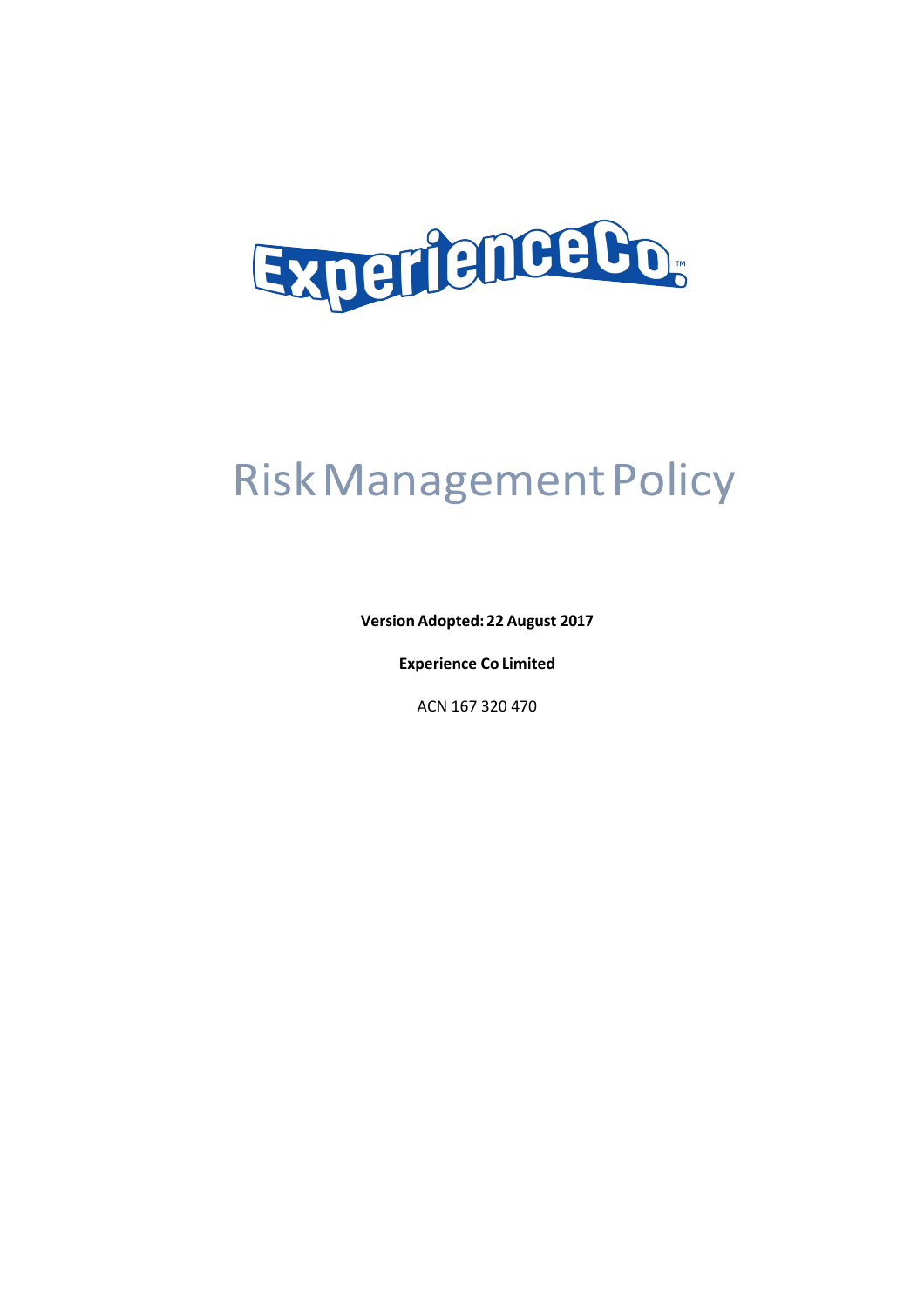# 1. CONTENTS

| $\mathbf{1}$ . |  |
|----------------|--|
| 2.             |  |
| 3.             |  |
| 4.             |  |
| 5.             |  |
| 6.             |  |
| 7.             |  |
| 8.             |  |
| 9.             |  |
| 10.            |  |
| 11.            |  |
| 12.            |  |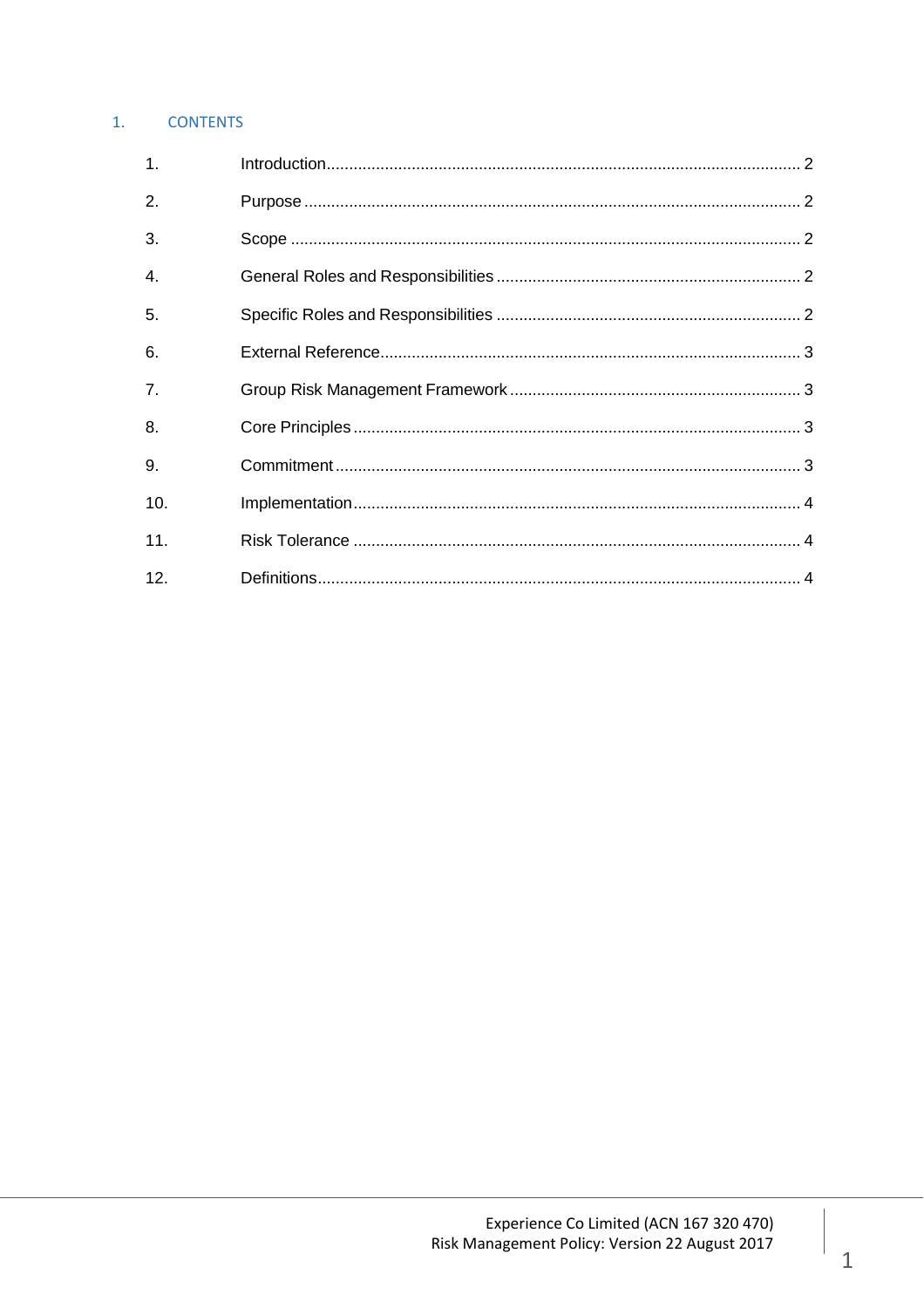# 1. INTRODUCTION

Skydive the Beach Group Limited and its subsidiaries (Group) recognises that risk is present in all aspects of the business and that managing it effectively is essential in meeting the expectations of all shareholders, employees, customers, suppliers, regulators and societies in areas of operation.

- 2. PURPOSE
- 2.1 The management of risk is an essential and integral part of managing all aspects of a company to increase the likelihood of continued survival and success. This policy sets out the key elements of the Group's Risk Management Policy to communicate a clear understanding of the principles behind the Group Risk Management Framework.
- 2.2 The Group recognises its responsibility to manage risk in an effective and efficient manner as a fundamental component of business operations. The Group is committed to identifying and analysing risks associated with activities and operations with the objective of maintaining a safe workplace, minimising losses and maximising opportunities, developing appropriate risk treatment options, and informed decision-making.
- 2.3 Risks can be threats or opportunities and a failure to manage them is a significant danger to Group survival and growth. The purpose of this policy is also to communicate the Group's common and systematic approach to managing risk.
- 3. SCOPE
- 3.1 This policy applies to all entities, directors, employees and persons managed by the Group in all areas of operation. It applies to all levels of business including corporate, construction, marketing and operations.
- 3.2 It covers all areas of risk whether of economic or non-economic consequence.
- 4. GENERALROLESANDRESPONSIBILITIES
- 4.1 All staff members are responsible for the effective management of risk, including the identification of potential risks.
- 4.2 Senior Management has the responsibility and authority for the development of risk mitigation plans and the implementation of risk reduction strategies in the activities of their respective areas.
- 4.3 Strategic oversight of the organisation's approach to risk management is vested with the Audit and Risk Committee. The Committee is to report to the Board at least annually on the adequacy of the Risk Management Policy.
- 4.4 The Group Board has the primary responsibility for risk management and for setting the organisation's risk appetite.
- 5. SPECIFICROLESANDRESPONSIBILITIES
- 5.1 The detailed roles and responsibilities associated with this policy and associated procedures are detailed in the Risk Management Procedure.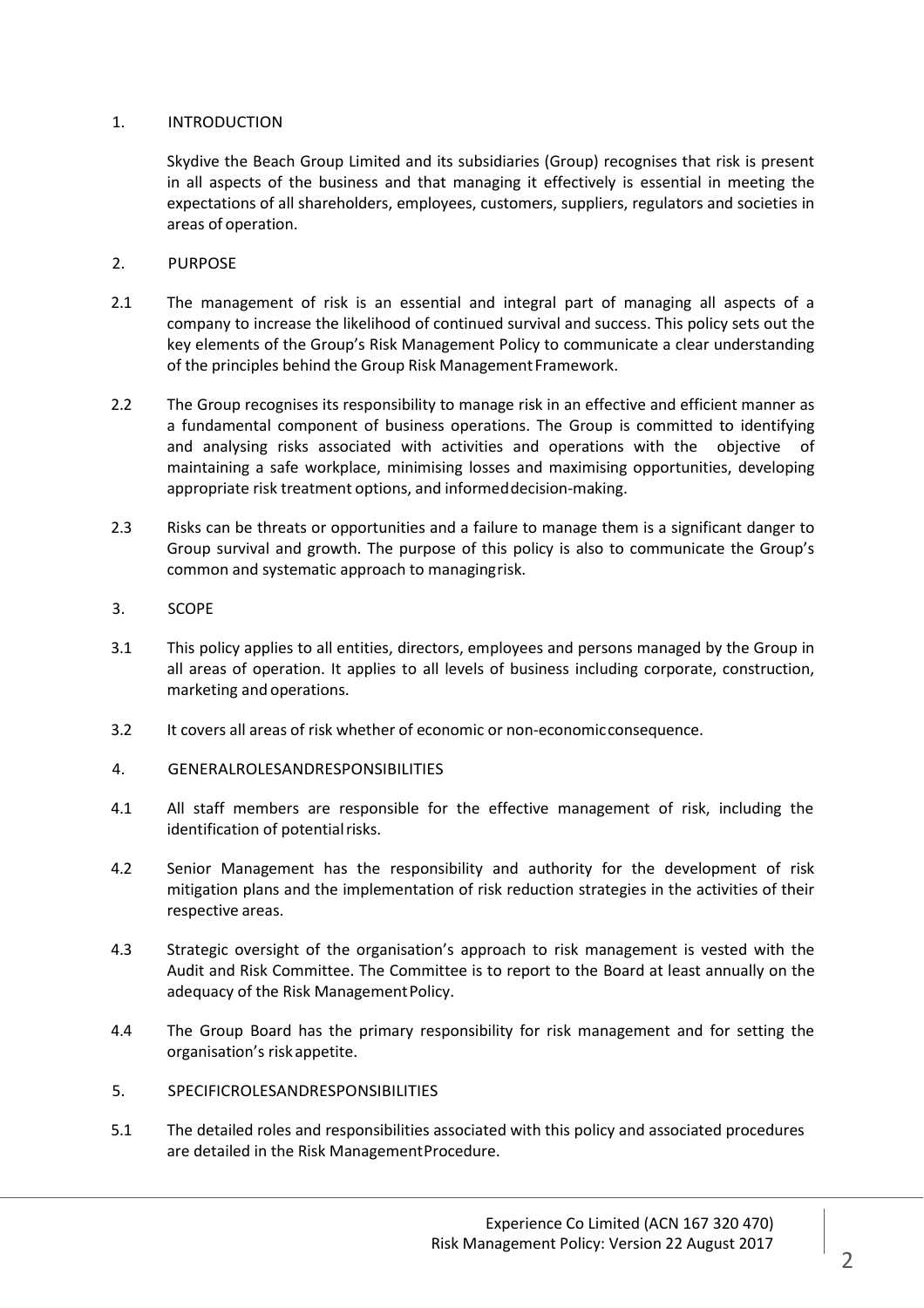#### 6. EXTERNAL REFERENCE

- 6.1 This Policy and the associated procedures have been drafted taking into account current best practice, AS/NZS ISO 31000:2009: Risk Management – Principles and Guidelines and ASX Principle 7: Recognise and Manage Risk.
- 7. GROUPRISKMANAGEMENTFRAMEWORK
- 7.1 This Policy, together with the following documents, forms the Group Risk Management Framework:
	- (a) Risk Management Register this register specifies the approach, the management components (i.e. the procedures, practices, assignment of responsibilities, sequence and timing of activities) and resources to be applied to the management of risk. For Group, the key focus in the Risk Management Register is on planned activities and the timeframe for delivery of accountabilities.
	- (b) Risk Management Procedure this procedure outlines the processes and controls that are to be in place to ensure that the risks are adequately identified, assessed, documented, measured, mitigated and monitored.
- 8. CORE PRINCIPLES
- 8.1 The Group's Risk Management is built on a foundation that includes:
	- (a) Awareness and commitment to a single mission, common objectives, shared values and a Code of Conduct that is reviewed and renewed periodically;
	- (b) Human resources practices intended to recruit, train and retain people with the required specialist skills;
	- (c) Delegation of responsibility throughout the Group and accountability foroutcomes;
	- (d) Control processes including structured management reporting, links to strategic and business planning processes, a system of independent review and Board oversight; and
	- (e) an operational philosophy that seeks to anticipate and mitigate risks in their relevant context before they occur and that reflects on the lessons learned when problems arise.
- 9. COMMITMENT
- 9.1 The Group is committed to:
	- (a) Providing appropriate resources to develop and maintain an effective risk management framework;
	- (b) Developing, reviewing and clearly documenting processes and guidelines for the implementation of this Policy;
	- (c) Establishing and monitoring performance against annual approved strategicKPIs;
	- (d) Undertaking risk reviews and internal audits on a periodic basis.